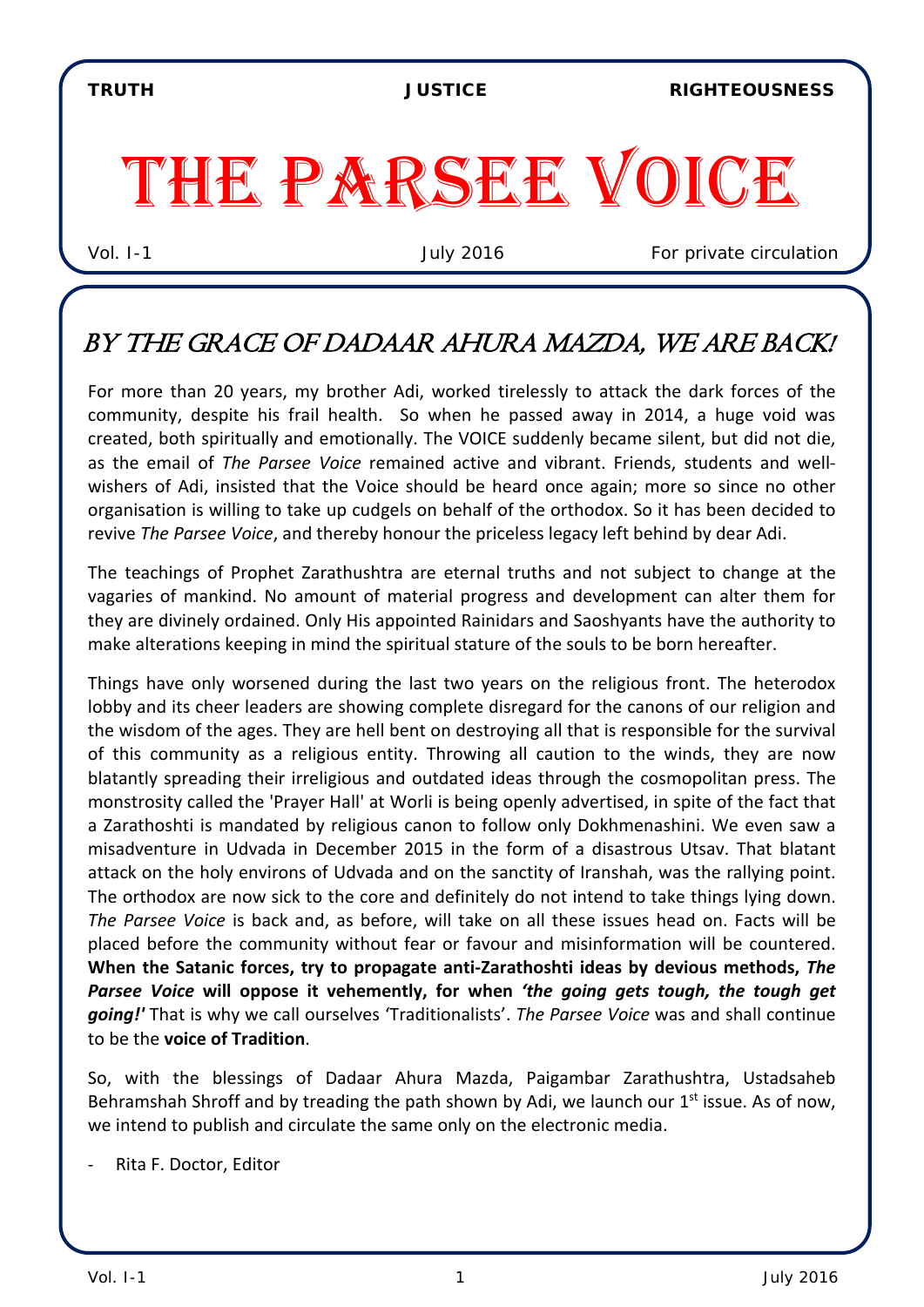## **The Crust and the Kernel**

*Intermarriages are the bane of our community; the root cause of many evils facing us. The raison d'etre for many youngsters opting for intermarriage is complete ignorance of our religious canons and various truths existing in Nature. We believe that this highly thought provoking and well researched article by late Adi Doctor would be a good beginning! (H. M. Mistry)*

#### **'Yes, I do' says Rusi to Renu. 'Oh no, you don't', say our scriptures!**

To understand the concept of 'Bunyad' better, it is imperative to note what the Pahlavi writers called Bun (seed) and Bunak (diminutive seed). In every seed of the male, there is this smaller seed. These may be roughly compared to a cell, the smallest unit of life, and the most important part of the cell, its nucleus, respectively. The cell dies if its nucleus is removed from it. In the Bunak of the male, the physiognomy, traits, qualities, perfections and imperfections (both physical and moral) of his ancestors of nine generations remain stored!

We know today that the nucleus of a cell is surrounded by a nuclear membrane and contains a material called DNA, the substance on which all life is based. DNA not only controls all the activities that occur in the cell but it is also the material that is passed on from one generation to another in the form of chromosomes. It is responsible for likeness between parents and their offspring. The process of heredity is solely and entirely one of passing on and receiving chromosomes and their genes. Everything any person can inherit from his ancestor must be in the chromosomes received from each parent. While the Pahlavi writers talked of nine generations, modern biologists believe that once one goes more than five generations, the chances are that instead of a full chromosome, a part of a chromosome may be passed along.

The ancient Iranians knew the importance of Positive Eugenics and took adequate measures which led to the improvement by breeding healthy, intelligent, capable and loyal Zoroastrians. They were well aware of the fact that there are between people, genetic differences, blood group differences, body chemistry differences etc. They were fully conscious of the fact that if they intermarried, the chromosomes, which they had inherited in a certain symbolic pattern, were liable to be garbled and thrown into confusion. **They were aware that the traits and characteristics stored in the Bunak for nine generations would be gradually destroyed if they contracted Juddin marriages.** Their successors, the Parsis, from the time of emigration to India in the  $9<sup>th</sup>$  century A.D. to the end of the  $19<sup>th</sup>$ century, largely preserved their physical, moral and spiritual heritage by inbreeding. They remained as an insulated group and developed an ethnic peculiarity. Inbreeding bred true to type and avoided scrambling of genes.

It is keeping in mind these factors that in every dynasty, Irani Zoroastrians declared boldly, 'Parsa Parsiha Puthra, Arya Chithra!' It is because the Mazdayasni Zoroastrians swore by the slogan of Bunak Pasbani that the reciter of the Chithrem Buyat prayer even today, desires that, may the Parsi community along with the special and peculiar traits of its Bunak last until the advent of the next Saoshyant, Shah Behram Varzavand! It is also in this context that the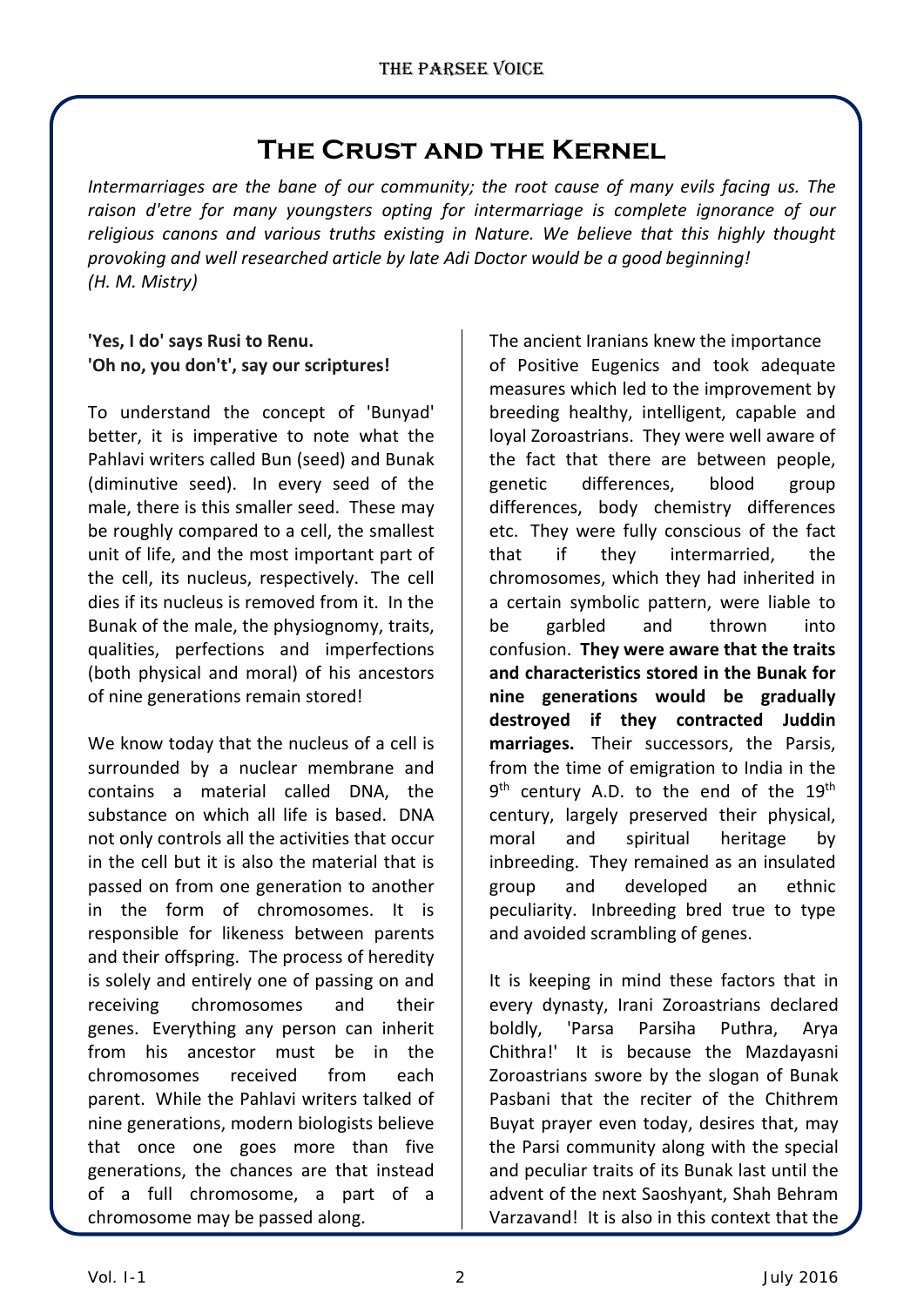great mystic poet of Iran, in the last thousand years, FIRDAUSI wrote these memorable lines: Chun Tokhme Mehetar Aludegast, Buzorgi Azaan Tokhma Paludegast **(When there is an onslaught of pollution on an exalted Tokham, the sublime quality within it is throughly destroyed)**.

It is a shame, therefore, that today some aberrated members of our community cock a snook at our scientific traditions and demand inter-communal marriages. On the one hand, they demand for pedigreed dogs and horses and on the other, they don't mind rearing hybrids among their children! In his "Outlines of Parsi History", Dasturji Dr. H. K. Mirza laments that, today, *"the Parsis of Iran and even of India are thinking in terms of individuals, forgetting and neglecting their duty to the Religion and to the Community."*

To those who pretend to have the welfare and survival of their community at heart, and who, therefore, make an outcry for proselytization and inter-communal marriages to boost up the Parsi population, brief extracts from a paper read before the 2<sup>nd</sup> World Zoroastrian Congress in 1964, by the famous Parsi ethnologist, Mr. Sapur F. Desai, provide a fitting reply. According to him, since their entry into India some 1200 years ago, the Parsis have multiplied very slowly..…If we take only 10 pairs of Parsis to start with 1200 years ago and assuming six children to a pair and further assuming normal biological growth and decay (1.5% net increase every year), the Parsis should have been 26 lakh or 2.6 million by the end of the  $19<sup>th</sup>$  century." In this regard, it is very significant to note that until the 1941 census, the Parsis continued to increase in number and thereafter, the rot set in with the notorious Vansda Navjotes proving to be the *causa causans* of a radical decline of about 1% per annum in their number (the political partitioning in 1947, notwithstanding)!

Thus, no matter what the Special Marriage Act may say, no matter if a Parsi man or woman executes an affidavit months in advance of his/her marrying an alien that he/she continues to profess the Zoroastrian religion, if the Parsis have even a vague idea of their rich genetical and cultural heritage, they will readily appreciate the fact that Juddin Navjotes and Marriages are anathema to their religion.

According to some Juddin-o-phils, not only can an unfortunate Parsi youth (who has married outside the community under the Special Marriage Act of 1954 and has claimed that he/she continues to profess the Zoroastrian religion), make use of various Zoroastrian places of worship and the *Dakhmas* but also there is nothing wrong in a Parsi and his /her non-Parsi spouse undergoing the holy Asheerwad ceremony. A little reflection is sufficient to show how hollow and unsustainable these arguments are!!

It should be emphasised even at the risk of repetition that there is no statute in this country which overrides or interferes with any religious custom or law. Those who claim to profess Zoroastrianism even after they are married to non-Parsis have every right to practise their brand of Zoroastrianism (?) the way they want to, in their own homes. They can even have separate places of worship created for themselves. But under no circumstance can they claim entrance to any of the existing consecrated, sanctified institutions, which are exclusively for Parsi Zoroastrians. Even if they are married under the Special Marriage Act of 1954, they have no manner of right against any of the religious institutions. The founders of such institutions did not intend to give benefit thereof to those Parsis contracting inter-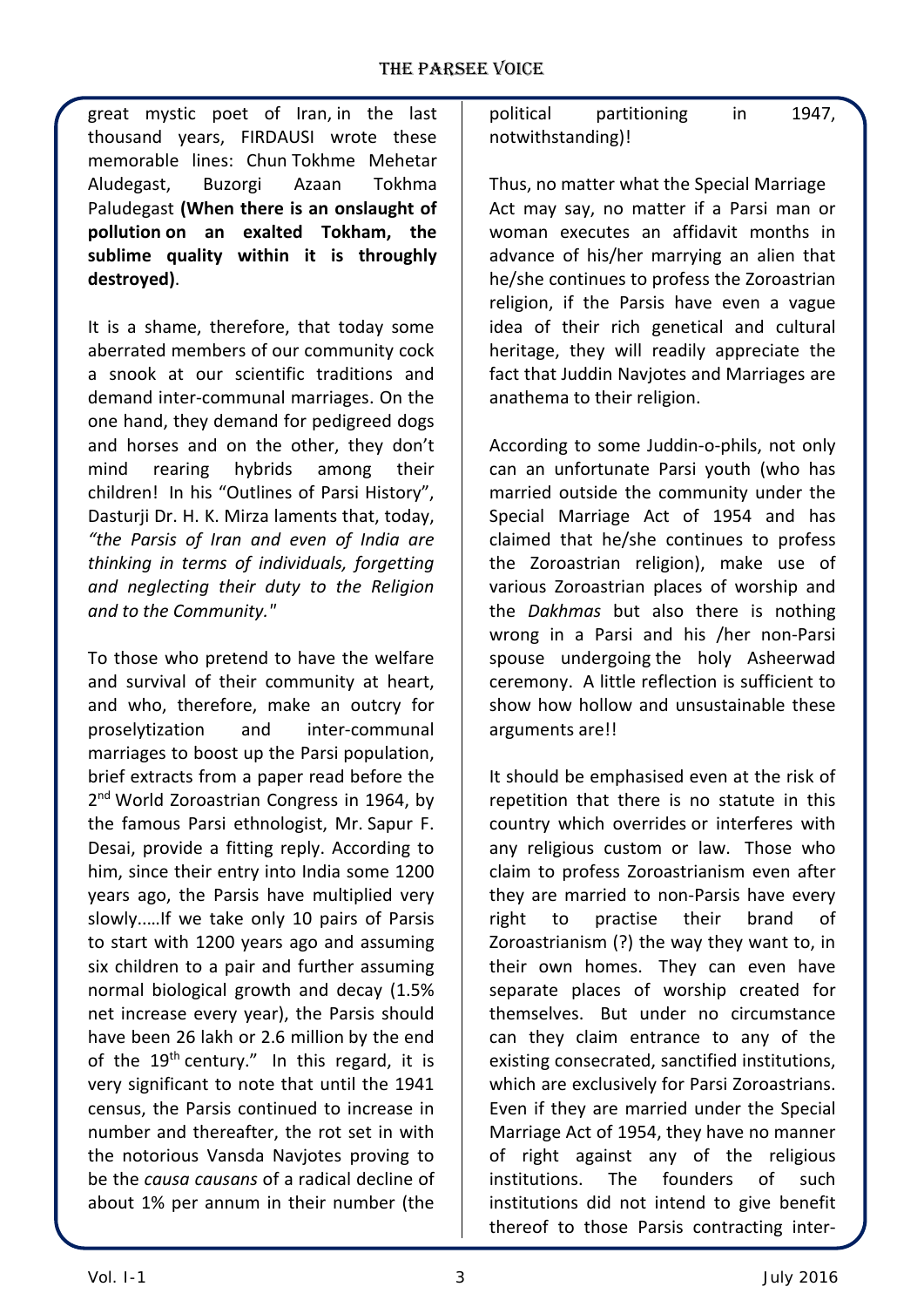communal marriages. No amount of empty threats, that, because someone influential is near the seat of the government and can get any legislation passed with ease, will browbeat the knowledgeable!

**It should be firmly entrenched in our minds that, according to the Zoroastrian Religion, marriage is not only a contract but a sacrament. Such a sacrament can only be given by qualified priests when both the parties to the marriage are Parsi Zoroastrians.**

According to the fundamental LAW OF ASHA or the Law of Divine Order operating in nature, all human souls, which incarnate on earth for their salvation, are divided and graded into five basic groups. These five groups of human souls are allotted five different religions. There are, of course, five sub-groups of each main group and sub-branches of every major religion. A clear reference to these five major religions and their teachers or masters is made in Yasna Ha 19, paragraphs 14-16, the Avestic words used being *Pancha Tkaesha* and *Pancha Ratu*. **The gist of these Avestic passages is that the Universe is created according to the Plan of Ahunavar and five fundamental groups of human souls are made and their five religions are fixed from the beginning**!

Now, it is one of the basic tenets of Zoroastrianism that every human in these five groups of souls brings his religious faith with him at birth. The seat of this faith is in the male's Tokhum and the female's Audan - sperm and ova, respectively. Among other things, a person's faith, beliefs and thoughts are indelibly impressed on the Tokham and Audan. This principle, of every human being getting born with his faith, is alluded to in Yasna Ha 31.11 (Gatha Ahunavaiti). There it is stated that Mazda first established the terrestrial world and

Man, along with the religions (Daenao), and for each of whom the religion was established; the principles, deeds and faith of the religion were established.

**Thus, it is evident that the five major religions of the world are in the fundamental scheme of things in Nature and are not man-made. Man's birth in a particular religion is predetermined by Ahura Mazda and forms part of the Grand Design and plan of Nature. Man has, therefore, no business to meddle with Nature's plans and if he either indulges in a proselytising spree or if he gives his Tokham, which bears the seal of his faith, to an alien, he senselessly revolts against Nature. This is the essence of Yasna Ha 31.11 read with Yasna Ha 19.**

Sagacious Pahlavi writers, visualising the vicious, murky turn of events in the  $20<sup>th</sup>$  century A.D. among the Zoroastrians, laid great stress on the preservation, perpetuity and the purity of the Tokham and Audan. In Dinkard Book 6, we are told: "You must know that one who is of Mazdayasni Religion is said to be of that religion by virtue of one's continuing the thought (faith) of the Mazdayasni religion. This means that just as every species is known by its name on account of the seed within it, in the same way, a religious person is said to belong to the Mazdayasni Religion on account of connected thought (faith) of the religion." (Emphasis mine). A passage in Dinkard Book 2 hits the nail bang on the head and knocks the bottom out of the jejune arguments of the advocates of inter-communal marriages. "Just as the offspring born of a fleet Arab horse and a country mare are neither fleet runners like the Arab horse nor long-standing like the country one, so is the mule born of a horse and an ass, an unworthy creature, and does not resemble either of the two, and in this way, the seed is cut off and the generation does not proceed further, for this reason a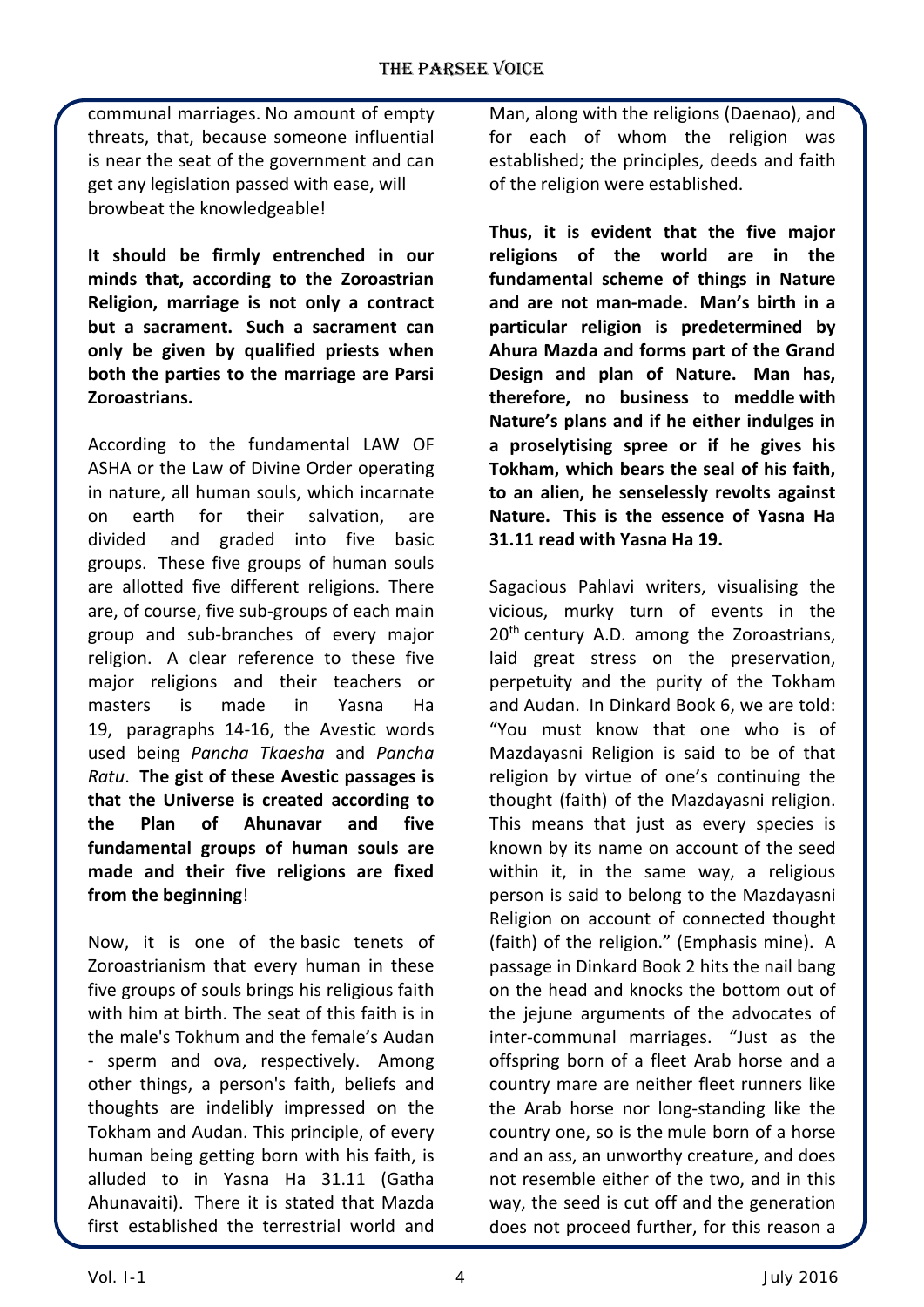good deal of benefit accrues from the preservation of the seed essential."

Mark the words "the generation does not proceed further," for we have a similar idea expressed in our Pazand prayer, Patet Pashemani, where among the host of sins a mortal can commit, are mentioned those pertaining to our subject: Gunahe Ravani Khaetudath Vasovasni and Doode Vehan Vasovasni. All these three levy an unimaginable burden on the soul. This oppressive burden on the soul is caused by a Zoroastrian male cohabiting with a non-Zoroastrian female, whereby the soul of the Zoroastrian gets unduly embroiled in the karmic debt of the alien, thereby deterring the progress of his soul. This is the sin of Gunahe Ravani. The encumbrance on the soul is also caused if a Zoroastrian throws a spanner in the works of his own *Khaetudath* (the act of blending together of the two correlative counterparts of a soul in the spiritual world). If a Zoroastrian marries an alien, his/her *Khaetudath* is unconscionably delayed (Khaetudath Vasovasni). Again, if a Zoroastrian contracts marriage with an alien, he is guilty of breaking the ancestral family chain and commits the sin of Doode Vehan-Vasovasni.

**The most scathing denunciation of a Mazdayasni Zoroastrian marrying outside his / her religion is voiced in the Vendidad, the only complete** *Nask* **of the 21 original**  *Nasks***, that survives to this day. There, in Chapter 18, such blasphemous unions are castigated as sinful adultery!**

As already seen, our religion recognises only that union as 'marriage', in which both the spouses are born Parsi Zoroastrians and both profess the Mazdayasni Zarathoshti Religion. What is the nature of the wedding ceremony that such a couple undergoes?

### **Pasande Kardam?**

First, there is the purificatory ritual known as Nahan, the Avestic word for which is *Frasnana* - a sacred ablution. A few drops of the Nirang (consecrated urine of the white bull), which acts as talisman, are administered to the couple by qualified priests, while reciting certain sacred chants. This Nirang can be given only to those, who, in our ceremonies, are described as "Harke Avar In Jamin Pa Airi Va Vehdin" i.e. those who on earth have the ancestral Mazdayasni seed and who belong to the Mazdayasni Religion only. The bull's urine is then applied to the body and allowed to dry up, after which a bath is taken. This is the first part of the marriage ceremony in which the purification of the physical and the subtle psychic component of the bodies of the couple takes place.

The second part of the marriage ceremony is the Asheervad ceremony, comprising sacred Avesta and Pazand chants recited by the priests in the presence of fire and two witnesses. Here, it is specifically stated that this ceremony is being performed according to the canons of the Mazdayasni Religion: Awar Daad U Aeen E Deen-E-Mazdayasni. Among the nuptial blessings, the priests enjoin the couple to call themselves always Mazdayasnis only (Khwaanaad Mazdayasni!) and to occupy themselves constantly in developing the radiance of their personal magnetism as Mazdayasni Zarathoshtis.

The **most important part** of the Asheerwad Ceremony is the recitation of two Avestic talismanic chants, powerful Nirangs, which bestow special benedictions on the couple, uniting their souls and their bodies and creating special affinity and attachment between them, which will ultimately lead to the salvation of the soul -the be-all and end-all of this incarnation.